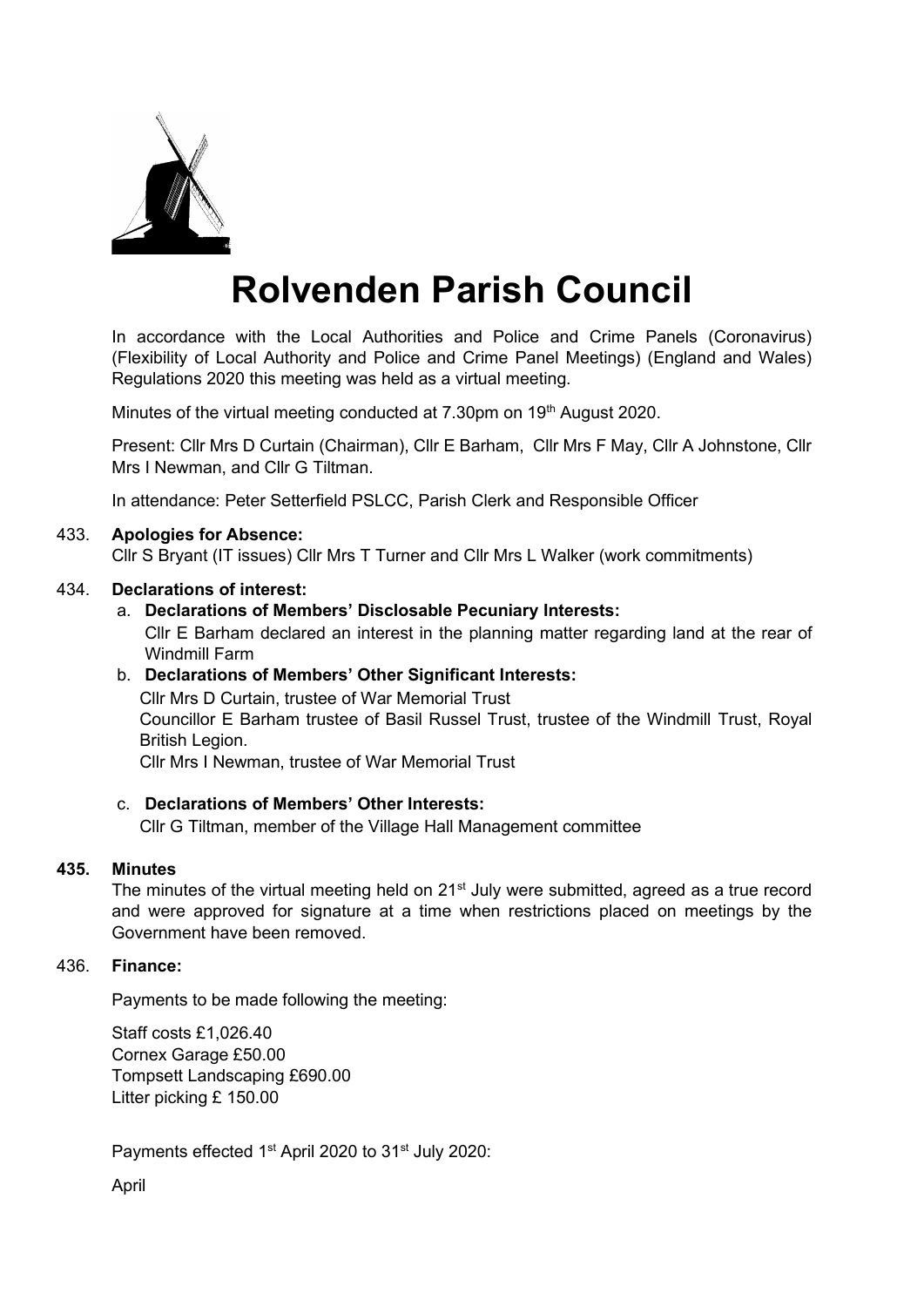G Tiltman £739.60 Staff Costs £907.54 Tompsett landscaping £690.00 Zurich Insurance £793.22 Cornex Garage £241.33

# May

Litter picking £120.00 Laptop purchase £554.97 G Tiltman £300.00 Staff costs £905.97 Litter Picking £120.00 Cornex Garage £103.74 Tompsett Landscaping £1,380.00 Ashford Borough Council £10,330.07

June

Staff costs £853.59 Tompsett landscaping £1,380.00 Litter Picking £120.00

July

Staff costs £876.21 Tompsett landscaping £1,380.00 Litter picking £150.00 Cornex Garage £105.29 SLCC £84.86 H J Hoad £190.00

# **Resolved:**

- **1. To receive and note Report RPC/20/05**
- **2. To receive and acknowledge the financial movements for the period 1st April 2020 to 31st July 2020**
- **3. To authorise the payment of the invoices presented at the meeting.**

# **437. Missing Funds:**

The transcript from the trial has now been received from the Crown Prosecution Service and has been forwarded to the Loss Adjuster who is preparing her report for submission to the insurance company.

# 438. **S106 funds and projects**

Application was made to Ashford Borough Council in February for the release of funds to enable the refurbishment of the Streyte play area, this was sanctioned in July subject to a legal agreement between the Parish Council and the Borough Council being signed. This legal agreement has yet to be received until such time as this is completed the funds will not be released nor can the order be placed with the play equipment company.